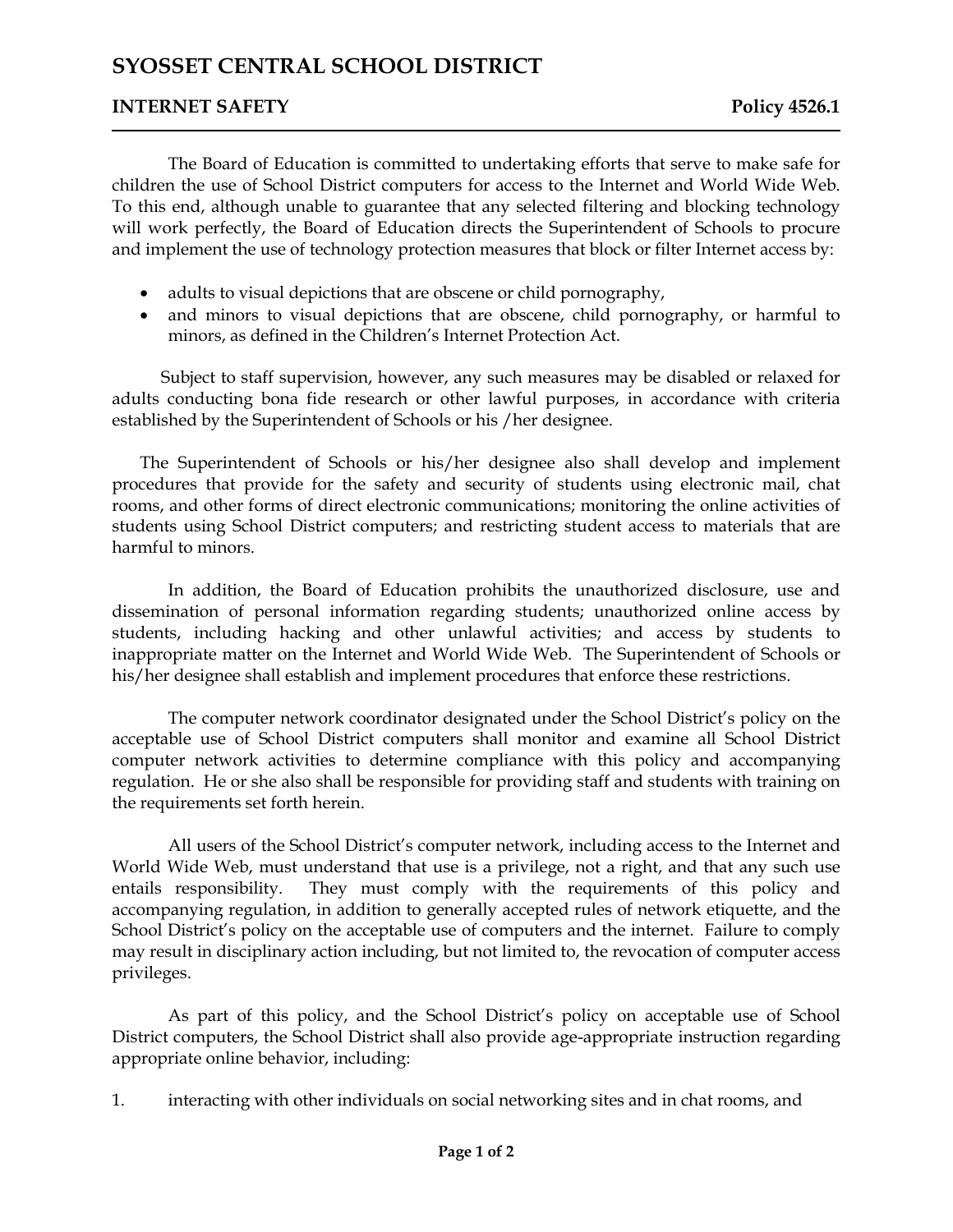# **INTERNET SAFETY** Policy 4526.1

### 2. cyberbullying awareness and response.

Instruction will be provided even if the School District prohibits students from accessing social networking sites or chat rooms on School District computers.

#### Cross-ref:

Ref: Children's Internet Protection Act, Public Law No. 106-554 Broadband Data Services Improvement Act/ Protecting Children in the 21st Century Act, Public Law No. 110-385 47 USC §254 20 USC §6777

Adoption date: April 21, 2015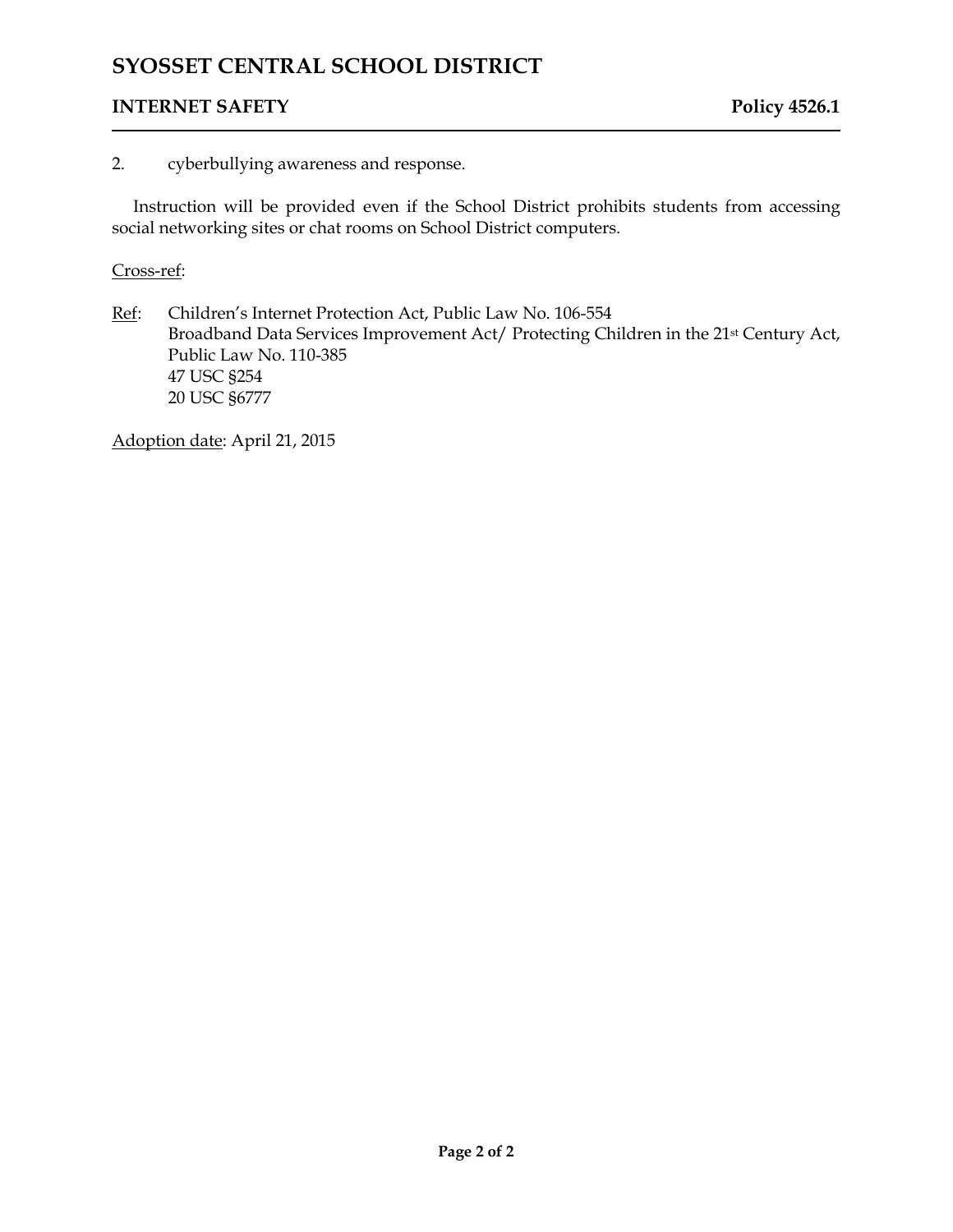# **INTERNET SAFETY Regulation 4526.1-R**

### **INTERNET SAFETY REGULATION**

The following rules and regulations implement the Internet Safety Policy adopted by the Board of Education to make safe for children the use of School District computers for access to the Internet and World Wide Web.

#### I. Definitions

In accordance with the Children's Internet Protection Act,

- Child pornography refers to any visual depiction, including any photograph, film, video, picture or computer or computer generated image or picture, whether made or produced by electronic, mechanical, or other means, of sexually explicit conduct, where the production of such visual depiction involves the use of a minor engaging in sexually explicit conduct. It also includes any such visual depiction that (a) is, or appears to be, of a minor engaging in sexually explicit conduct; or (b) has been created, adapted or modified to appear that an identifiable minor is engaging in sexually explicit conduct; or (c) is advertised, promoted, presented, described, or distributed in such a manner than conveys the impression that the material is or contains a visual depiction of a minor engaging in sexually explicit conduct.
- Harmful to minors means any picture, image, graphic image file, or other visual depiction that (a) taken as a whole and with respect to minors, appeals to a prurient interest in nudity, sex, or excretion; (b) depicts, describes or represents, in a patently offensive way with respect to what is suitable for minors, an actual or simulated sexual act or sexual contact, actual or simulated normal or perverted sexual acts, or a lewd exhibition of the genitals; and (c) taken as a whole, lacks serious literary, artistic, political, or scientific value as to minors.

## II. Blocking and Filtering Measures

- The Superintendent of Schools or his/her designee shall secure information about, and direct the purchase or provision of, a technology protection measure that blocks access from all School District computers to visual depictions on the Internet and World Wide Web that are obscene, child pornography or harmful to minors.
- The School District's computer network coordinator shall be responsible for ensuring the installation and proper use of any Internet blocking and filtering technology protection measure obtained by the School District.
- The computer network coordinator or his or her designee may disable or relax the School District's Internet blocking and filtering technology measure only for adult staff members conducting research related to the discharge of their official responsibilities.
- The computer network coordinator shall monitor the online activities of adult staff members for whom the blocking and filtering technology measure has been disabled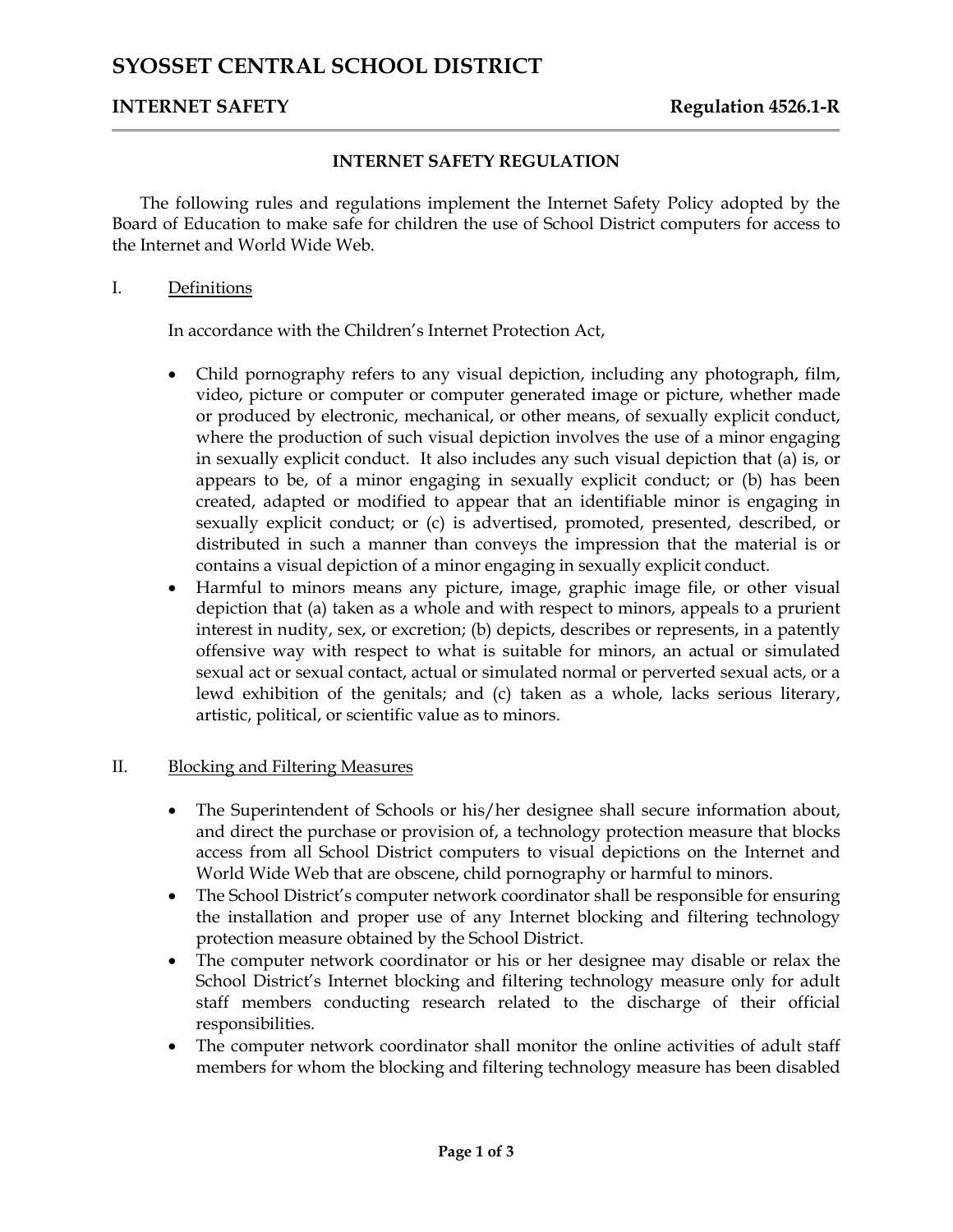# **INTERNET SAFETY Regulation 4526.1-R**

or relaxed to determine there is not access to visual depictions that are obscene or child pornography.

### III. Monitoring of Online Activities

- The School District's Computer Network Coordinator shall be responsible for monitoring to determine that the online activities of staff and students are consistent with the School District's Internet Safety Policy and this regulation. He or she may inspect, copy, review, and store at any time, and without prior notice, any and all usage of the School District's computer network for accessing the Internet and World Wide Web and direct electronic communications, as well as any and all information transmitted or received during such use. All users of the School District's computer network shall have no expectation of privacy regarding any such materials.
- Except as otherwise authorized under the School District's Computer Network or Acceptable Use Policy, students may use the School District's computer network to access the Internet and World Wide Web only during supervised class time, study periods or at the school library, and exclusively for research related to their course work.
- Staff supervising students using School District computers shall help to monitor student online activities to determine the appropriateness of student access to the Internet and World Wide Web, and/or authorized forms of direct electronic communications in accordance with the School District's Internet Safety Policy and this regulation.
- The School District's Computer Network Coordinator shall monitor student online activities to ascertain whether students are engaging in hacking (gaining or attempting to gain unauthorized access to other computers or computer systems), and other unlawful activities.